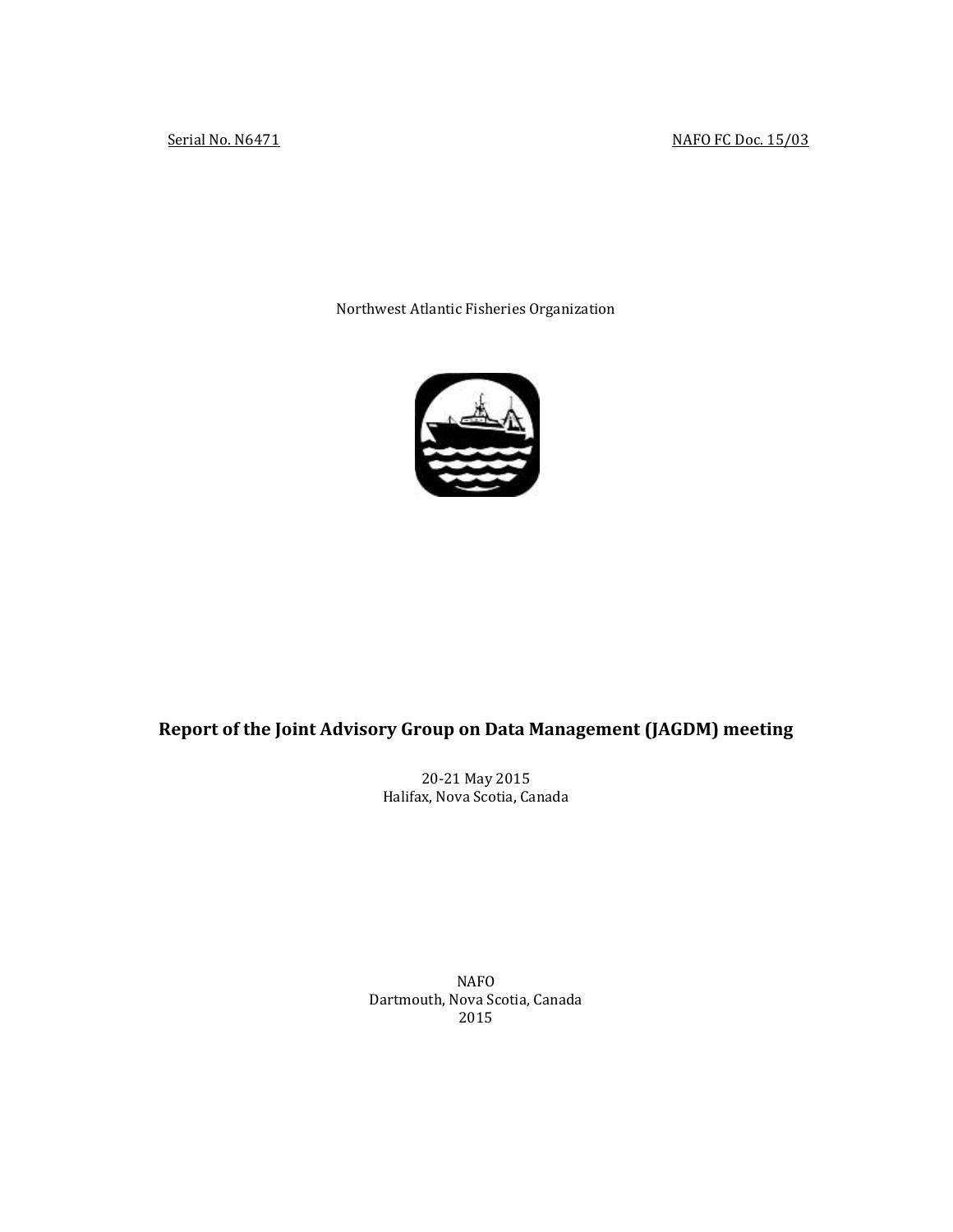# Report of the Joint Advisory Group on Data Management (JAGDM) meeting

# 20-21 May 2015 Halifax, Nova Scotia, Canada

| a)                                                                                                |  |
|---------------------------------------------------------------------------------------------------|--|
| b)                                                                                                |  |
|                                                                                                   |  |
| a)                                                                                                |  |
| In the 2015 NAFO CEM, new data element Targeted species and Area (TA) was introduced in the<br>i) |  |
| b)                                                                                                |  |
| i)                                                                                                |  |
| JAGDM is asked to look at the Annexes of the NCEM and make some clarifications<br>ii)             |  |
| iii)                                                                                              |  |
| c)                                                                                                |  |
| JAGDM is asked to offer guidance and comments on report from recent IT security audit 6<br>i)     |  |
|                                                                                                   |  |
| a)                                                                                                |  |
| i)                                                                                                |  |
| ii)                                                                                               |  |
| iii)                                                                                              |  |
| b)                                                                                                |  |
| i)                                                                                                |  |
| ii)                                                                                               |  |
| c)                                                                                                |  |
| i)                                                                                                |  |
| ii)                                                                                               |  |
| iii)                                                                                              |  |
| iv)                                                                                               |  |
| V)                                                                                                |  |
| d)                                                                                                |  |
| i)                                                                                                |  |
| $\mathbf{ii}$                                                                                     |  |
|                                                                                                   |  |
| a)                                                                                                |  |
|                                                                                                   |  |

4B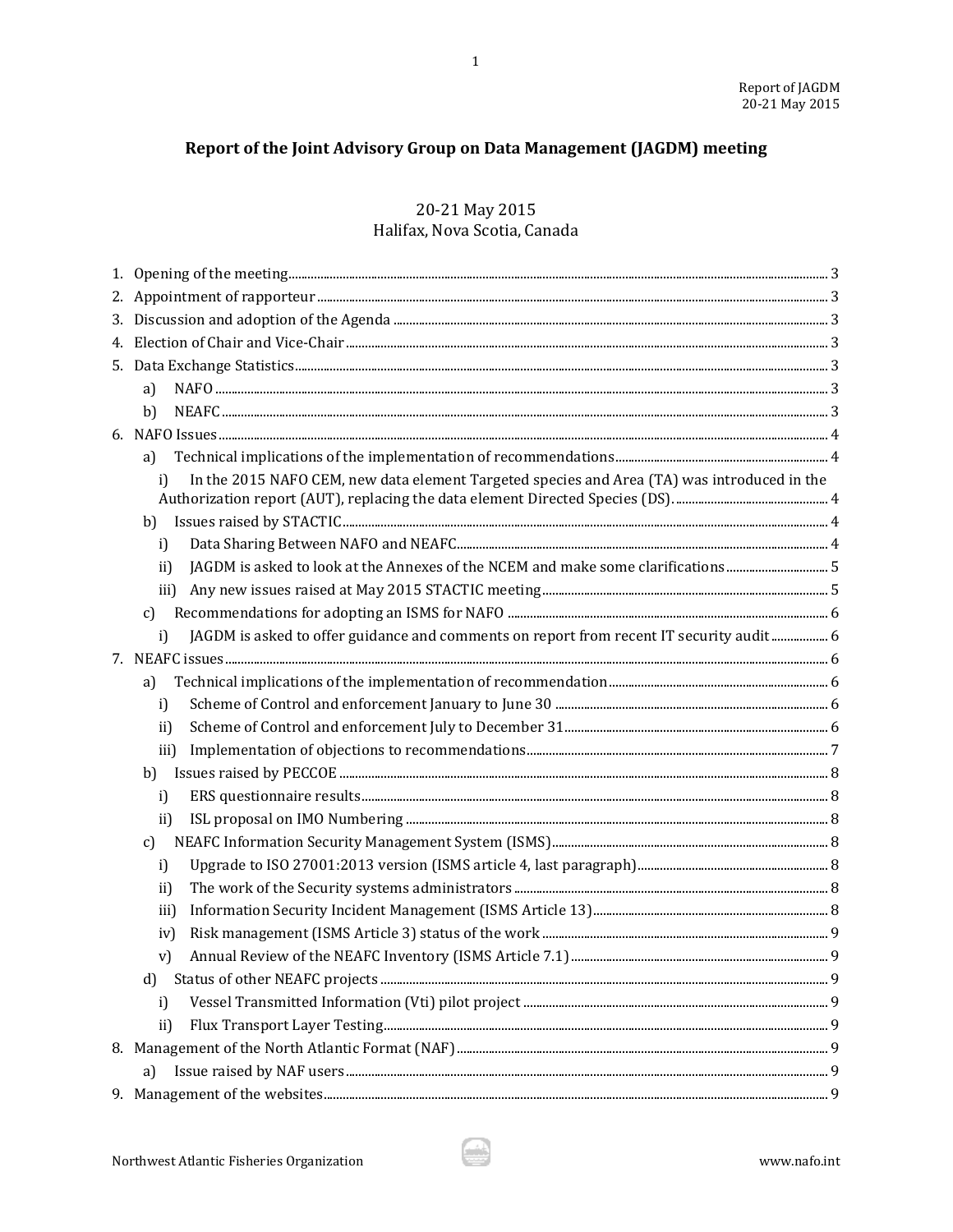| a) | NAFO and NEAFC - How to present JAGDM documents to users other than JAGDM participants 9 |  |
|----|------------------------------------------------------------------------------------------|--|
| b) |                                                                                          |  |
|    |                                                                                          |  |
|    |                                                                                          |  |
|    |                                                                                          |  |
|    |                                                                                          |  |
|    |                                                                                          |  |
|    |                                                                                          |  |
|    |                                                                                          |  |
|    |                                                                                          |  |
|    |                                                                                          |  |
|    |                                                                                          |  |

€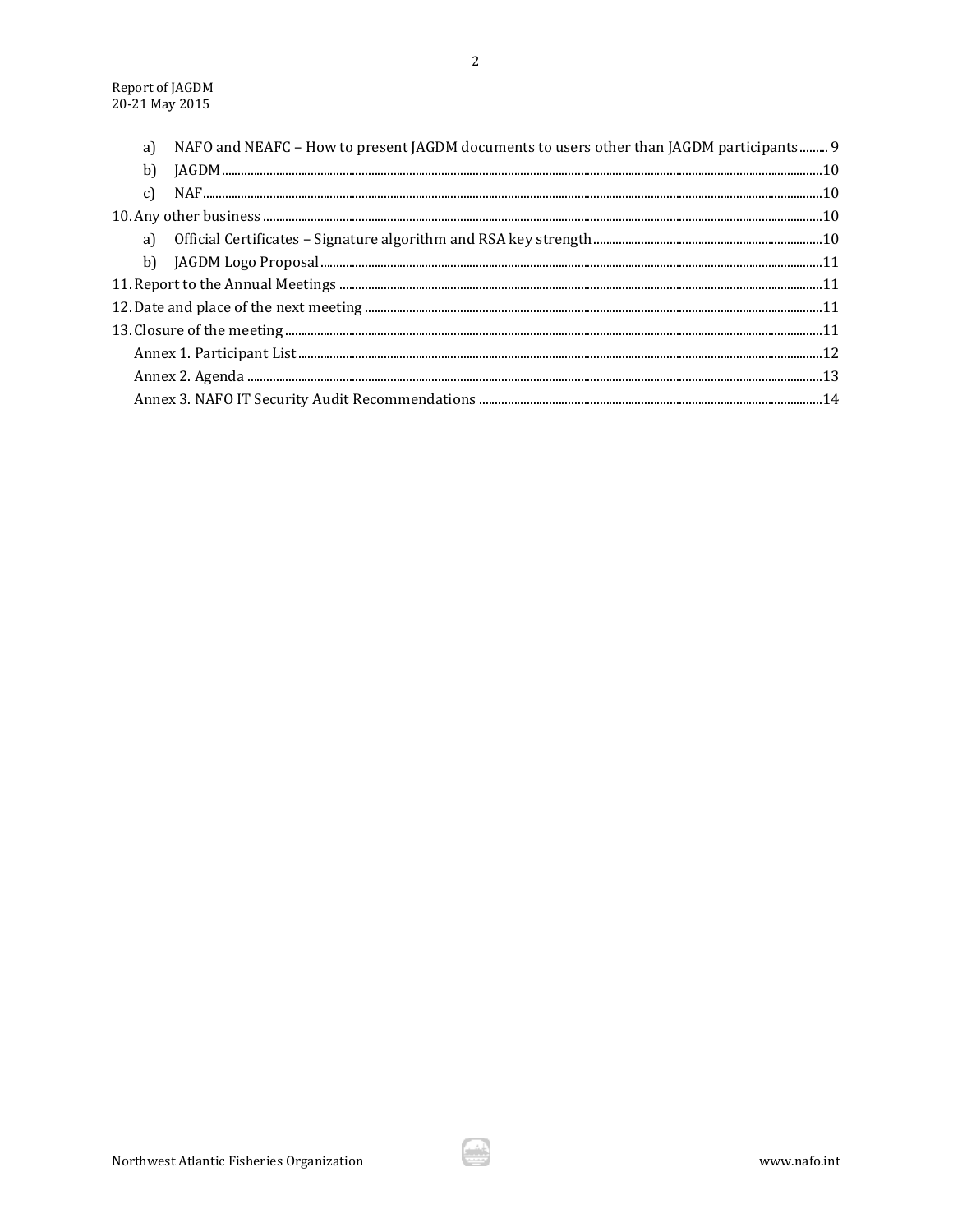# **Report of the Joint Advisory Group on Data Management (JAGDM) meeting**

3

# 20-21 May 2015 Halifax, Nova Scotia, Canada

#### <span id="page-3-0"></span>**1. Opening of the meeting**

The interim Chair, Ellen Fasmer (Norway), opened the meeting at 09:00 hrs on Wednesday, 20 May 2015 at the NAFO Secretariat Headquarters in Dartmouth, Canada. Participants were welcomed from Canada, Denmark (in respect of the Faroe Islands and Greenland), the European Union, Iceland, Norway, and Russian Federation (Annex 1). The Executive Secretary of NAFO (Fred Kingston) welcomed everyone to the NAFO Headquarters and the Chair encouraged open discussion throughout the meeting.

#### <span id="page-3-1"></span>**2. Appointment of rapporteur**

The NAFO Secretariat (Jana Aker) was appointed rapporteur.

#### <span id="page-3-2"></span>**3. Discussion and adoption of the Agenda**

The *adopted* agenda is presented in Annex 2. The EU noted that many of the documents for the meeting were submitted very late allowing insufficient time to adequately review them prior to the meeting. The Chair thanked the EU for their comments and noted that the group should work toward earlier submission of documents prior to the meetings.

#### <span id="page-3-3"></span>**4. Election of Chair and Vice-Chair**

Brent Napier (Canada) was elected as Chair for a two-year term.

The interim Chair, Ellen Fasmer (Norway) was nominated and elected as Vice-Chair of JAGDM for a two-year term.

Hereinafter, any reference to the Chair in this report is understood to mean Brent Napier.

## <span id="page-3-4"></span>**5. Data Exchange Statistics**

## <span id="page-3-5"></span>**a) NAFO**

The NAFO Secretariat presented JAGDM 2015-01-22, which included two summary tables of the messages received by the NAFO Secretariat from flag States for 2014 and a summary of the number of messages stored per year since 2001.

Participants reviewed the tables and noted some discrepancies in the summarized data, including an uneven number of COE/COX and ENT/EXI messages for flag States, and a significantly higher number of CAT messages from certain flag States versus others. The Secretariat noted that the data might not be 100% accurate because it was compiled quickly, however, the high number of CAT messages for some flag States is consistent with the fishing activity of those flag States.

#### <span id="page-3-6"></span>**b) NEAFC**

The NEAFC Secretariat presented JAGDM 2015-01-12, which included summary tables of the messages accepted by the NEAFC VMS database. Contracting parties noted similar discrepancies to those that were pointed out in the NAFO document.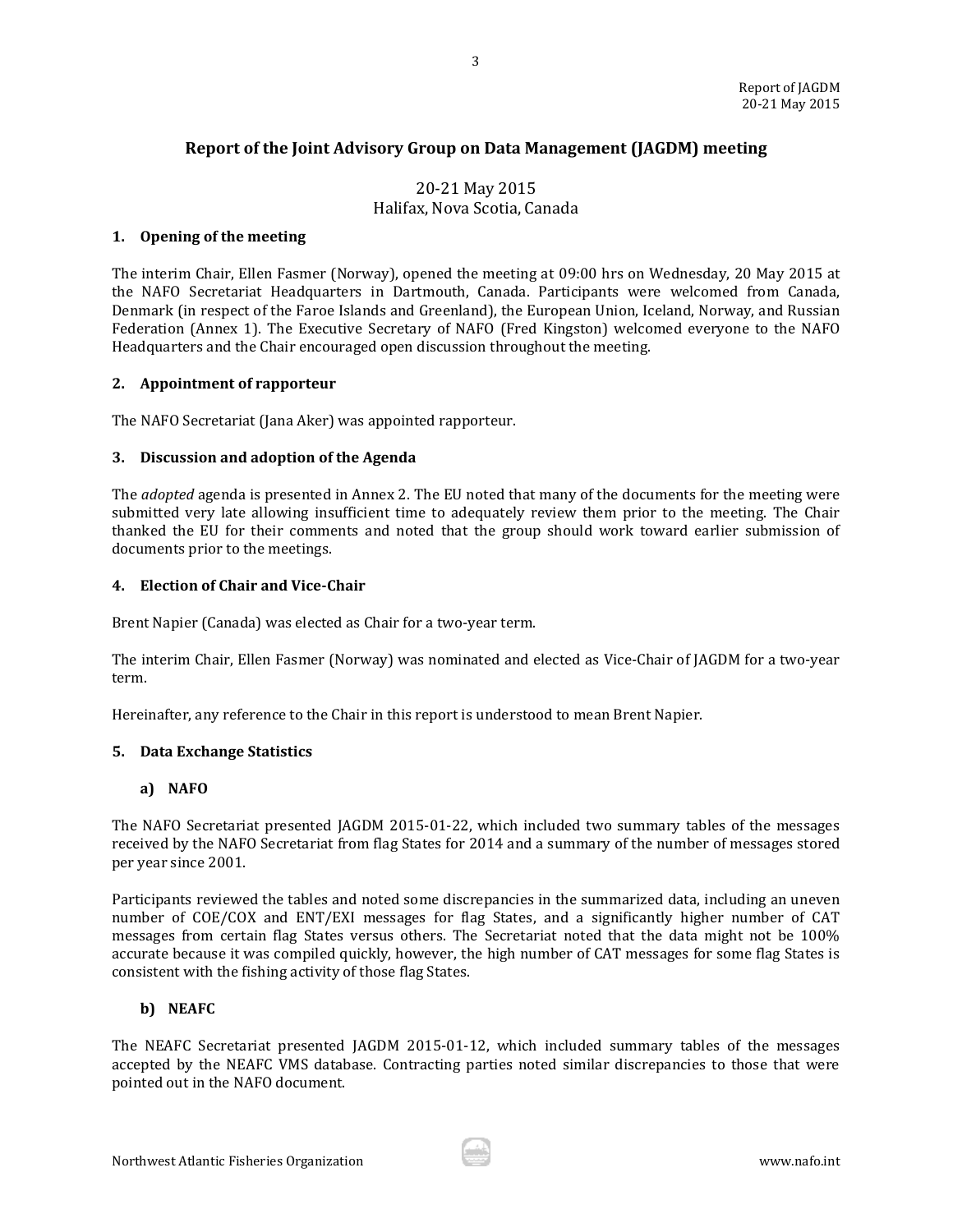The Chair encouraged the Contracting Parties to take both the NEAFC and NAFO summary documents back for review and to discuss the submission of the reports and quality control of the submission with the relevant Fisheries Monitoring Centres (FMCs).

It was **agreed** that:

 **Contracting Parties would investigate the discrepancies for their flag States reporting in both the NAFO and NEAFC Regulatory Areas to determine if they are caused by a compliance issue or a technical issue.** 

#### <span id="page-4-0"></span>**6. NAFO Issues**

- <span id="page-4-1"></span>**a) Technical implications of the implementation of recommendations**
	- **i) In the 2015 NAFO CEM, new data element Targeted species and Area (TA) was introduced in the Authorization report (AUT), replacing the data element Directed Species (DS).**

<span id="page-4-2"></span>The Chair referred to JAGDM 2015-01-20 point 2 and opened the discussion regarding the changing of the DS field to the TA field in the AUT messages (JAGDM 2015-01-03). It was noted that the content of the field described in Article 25.5 [a] has not changed from the 2014 version therefore changing the field code should not create extended reporting obligations for Contracting Parties. The format given for TA only gives the Contracting Parties the possibility to know how to report authorization of their **directed** fisheries as already asked for in Article 25.5 [a]. The group was strongly against the creation of new 3-alpha codes as proposed as a way to work around the issue. Authorisation of species for which directed fishery is allowed should be done with FAO 3-alpha codes. The NAFO Secretariat noted that there are issues with the error messages in the database and it is something that the NAFO Secretariat is working to resolve with the service provider.

Discussions continued on JAGDM 2015-01-20 point 1 in regard to the haul by haul submissions. The NAFO Secretariat highlighted some technical challenges with the submissions and noted continuing work with the EU to receive its XML submissions, and with other submissions being received in Excel format. The NAFO Secretariat noted that they are working on getting the formats standardized (in terms of the fields included in the submissions), as they are currently coming in in several different formats which is creating some issues with managing the information. It was noted that it would be desirable to standardize the format and content requirements across RFMOs.

It was **agreed** that:

- **The NAFO Secretariat will continue working with the service provider to resolve the error issue with the TA field.**
- **JAGDM will recommend to STACTIC that XML and Excel submissions are the best format for receiving haul by haul data within NAFO system, but that STACTIC is the appropriate body to provide guidance on what fields should be included in a standardized submission template.**
- <span id="page-4-3"></span>**b) Issues raised by STACTIC**

## **i) Data Sharing Between NAFO and NEAFC**

<span id="page-4-4"></span>The Chair presented the document JAGDM 2015-01-04 to the group, which included a proposal for JAGDM to review the concept of automated data sharing between NEAFC and NAFO. One of the main objectives of data sharing would be to compare the COE/COX messages that are submitted by vessels moving between the NEAFC and NAFO Regulatory Areas (JAGDM 2015-01-13). It was noted that, before data sharing can occur between the two organizations, the protocols for data collection would have to be aligned. Others noted that alternatively, instead of aligning the protocols, the differences could be taken into account when using the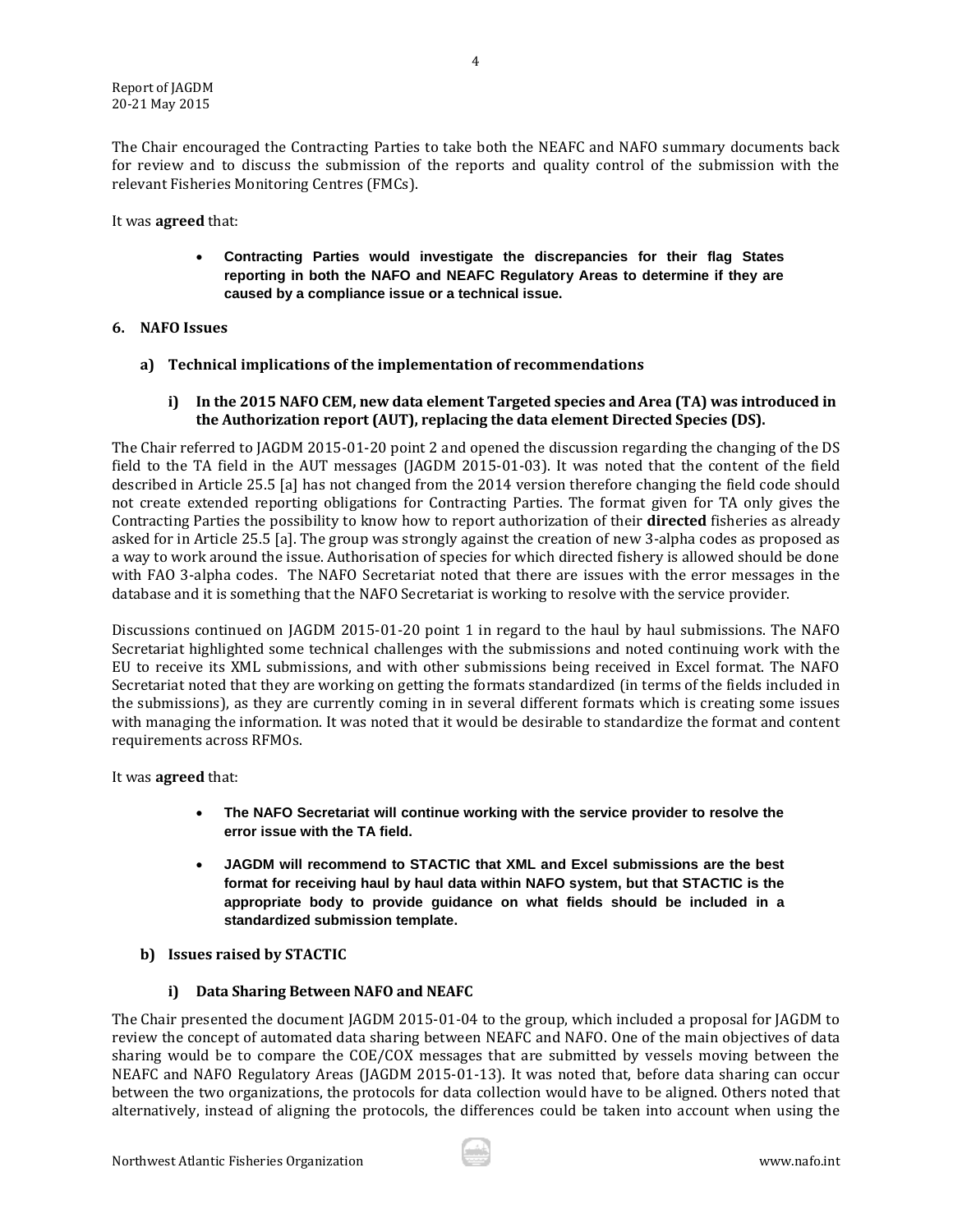data. A prime example of this is the difference in reporting requirements within the two organizations related to the COX report. In NAFO COX reports, there is a catch on board (OB) field that requires the vessel to report all catch on board the vessel, while in NEAFC there is only a requirement to report the latest catch (net change) since the last report in the COX report.

5

There was a discussion of possible technical solutions for data sharing. The idea of a future shared database was mentioned. The NEAFC Secretariat noted that a formal measure agreed by the NEAFC Commission would be required prior to sharing data with any other organisation. It was noted that there may also be other confidentiality issues.

The Chair suggested that Contracting Parties review the management measures for both organizations to determine any potential confidentiality issues. The Chair also suggested that a tiered approach may be the best option for advancing data sharing between the organizations and could start with the addition of an OB field to the NEAFC COX reports, followed by a pilot to share the COE/COX reports between the organizations, and eventually working toward a shared database, but with data quality always being an important component. However, there was no consensus reached on this item and future deliberation on this issue will be required.

## **ii) JAGDM is asked to look at the Annexes of the NCEM and make some clarifications**

<span id="page-5-0"></span>The Chair presented the document JAGDM 2015-01-05 and opened the discussion. Norway provided background on the document and noted further clarification is needed on some of the data elements presented in the Annexes of the NAFO CEM, noting that the explanation for some fields are on a separate page and some field descriptions are inconsistent across report types. Participants agreed that for both NEAFC and NAFO, further explanation of the data elements is required on the pages that they are found, and that including examples would increase the clarity of the information that needs to be included in the reports.

It was **agreed** that:

 **Canada and Norway will work collaboratively to develop a proposal with a sampling of some of the suggested changes, and examples for circulation between JAGDM. Contracting Parties are encouraged to submit suggestions to Norway and Canada to assist with this process. This will not be a comprehensive revision, but examples of the types of changes that are necessary, and then JAGDM will provide the examples to the NEAFC and NAFO Secretariats 60 days prior to the respective annual meetings for review.** 

## **iii) Any new issues raised at May 2015 STACTIC meeting**

<span id="page-5-1"></span>The Chair provided background on the discussion that was had at the 2015 STACTIC Intersessional meeting, as outlined in the third point found in JAGDM 2015-01-13. The NEAFC Secretariat explained that its PSC-1 and PSC-2 forms are filled out online and that the PSC-3 forms are submitted as scanned PDFs. The NAFO Secretariat explained that it is working on a similar platform for submitting PSC forms. The platform is available for the electronic submission of the PSC-1 and PSC-2 forms and the user login acting as the electronic signature for submissions has been accepted in principle by Contracting Parties, however further testing is encouraged.

It was noted that further testing and discussions with Contracting Parties are still required to complete the electronic submission of NAFO PSC-3 forms, as a user login may not be a sufficient substitute for physical signatures on these forms. The NEAFC Secretariat believes it will be difficult to provide for online submission of PSC-3 forms without updating the Scheme to describe conditions for the submission of these forms (for such cases as part-completion, time-frame for completion or agreeing changes between parties) and so have not started to develop an electronic PSC-3 form. These forms are different from PSC-1 and PSC-2 as they require multiple signatures.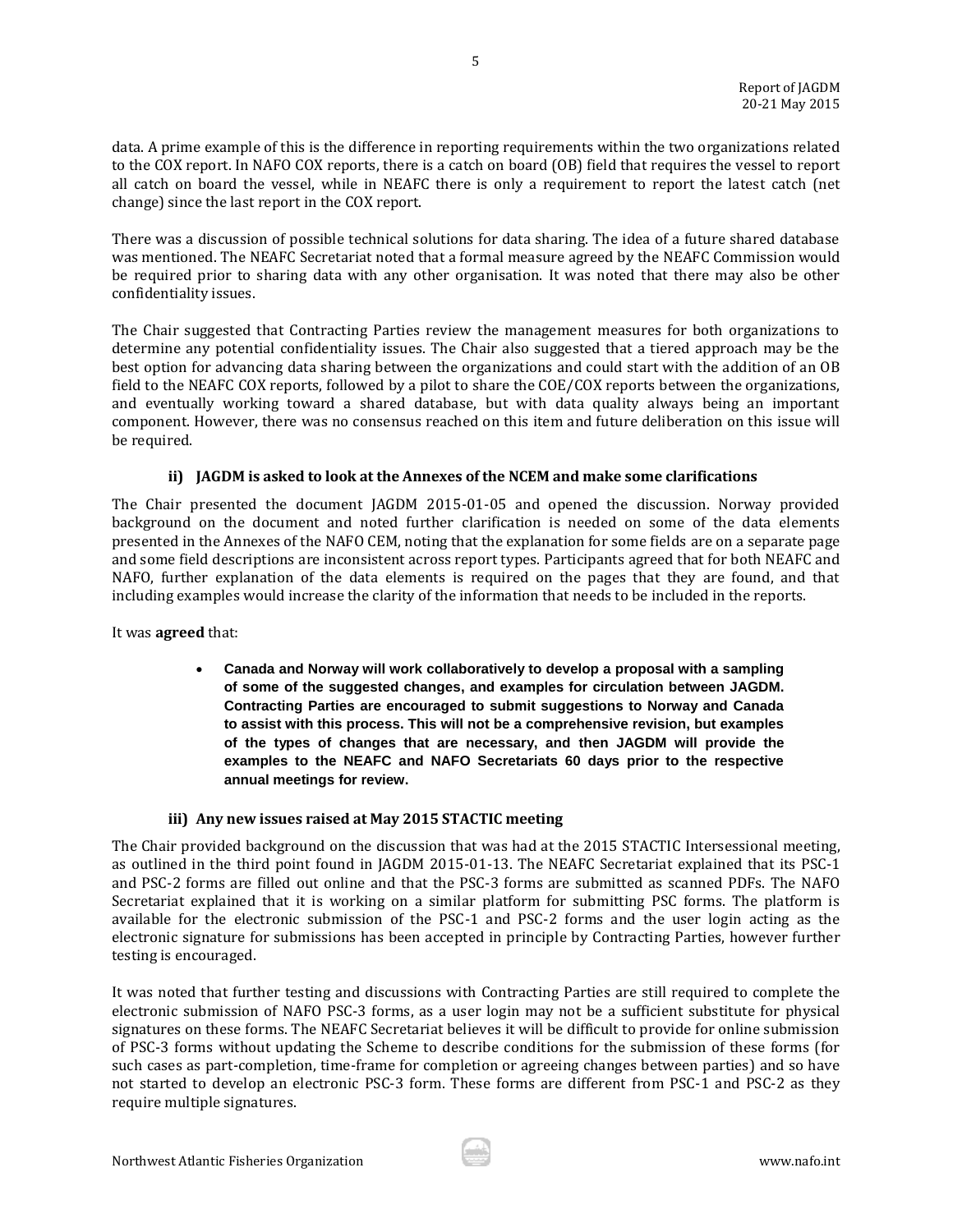The Chair was encouraged to learn that the NAFO Secretariat was working on a system for the electronic submission of PSC-1 and PSC-2 forms and encouraged the NAFO Secretariat to communicate with the NEAFC Secretariat on the lessons learned from the implementation of its system.

6

## <span id="page-6-0"></span>**c) Recommendations for adopting an ISMS for NAFO**

## **i) JAGDM is asked to offer guidance and comments on report from recent IT security audit**

<span id="page-6-1"></span>The NAFO Secretariat recalled that at the 2014 NAFO Annual Meeting STACTIC had agreed that the NAFO Secretariat "*consider an external audit of NAFO's current IT system*". STACTIC also requested "*the assistance of JAGDM to determine guidelines for any ISMS*". On this basis, NAFO's current IT system was audited in 2015 by Deloitte. The Audit Report and Recommendations were finalized in April 2015 (JAGDM 2015-01-19). The NAFO Secretariat then prepared a Working Paper with a table of each of the Recommendations that were made in the Audit Report, along with a check list of which group the Secretariat considered to be the most appropriate body to address each of these Recommendations (JAGDM 2015-01-18). This Working Paper was presented at the 2015 STACTIC Intersessional meeting, but a decision to move forward on the basis of this Working Paper was deferred so that Contracting Parties could have more time for review. However, the NAFO Secretariat considered that it would be useful if JAGDM could also consider the Audit Report's Recommendations.

The Chair suggested that the group consider JAGDM 2015-01-18 by-addressing the Recommendations line by line and providing preliminary comments on each Recommendation to assist the NAFO Secretariat in moving forward. The Chair also noted that a questionnaire to Contracting Parties might be a good way to move forward, but there would need to be some thought put into the content of the questionnaire to take into account NEAFC's experiences with the process. Iceland suggested that the NAFO Secretariat follow ISO Standards, particularly ISO-27000, as a model for addressing a number of the Recommendations. The specific comments made on the Recommendations are in Annex 3. The NAFO Executive Secretary thanked the participants for their input.

It was **agreed** that:

- **JAGDM recommend that STACTIC should revisit the rules of confidentiality (Annex II.B) in the NAFO CEM to see if it is still pertinent, and evaluate what other elements should to be included (in relation to recommendation 1.21/2.2 of Annex 3).**
- <span id="page-6-3"></span><span id="page-6-2"></span>**7. NEAFC issues** 
	- **a) Technical implications of the implementation of recommendation**

## **i) Scheme of Control and enforcement January to June 30**

<span id="page-6-4"></span>The NEAFC Secretariat noted that this is the first time that NEAFC will have two versions of the Scheme in one year, and this has been done in order to align with the FAO *Agreement on Port State Measures to Prevent, Deter and Eliminate Illegal, Unreported and Unregulated Fishing*.

## **ii) Scheme of Control and enforcement July to December 31**

<span id="page-6-5"></span>The NEAFC Secretariat presented the document JAGDM 2015-01-09, which outlines the decision by PECCOE to give the NEAFC Secretariat the ability and authority to develop the PSC application in a practical and functional manner, with the ability to occasionally add options to the system without requiring formal approval from PECCOE and the Commission in advance of adoption. The role of JAGDM would be to monitor any changes made in such a manner and advise PECCOE or the Commission on updates to the Scheme or Management Measures accordingly.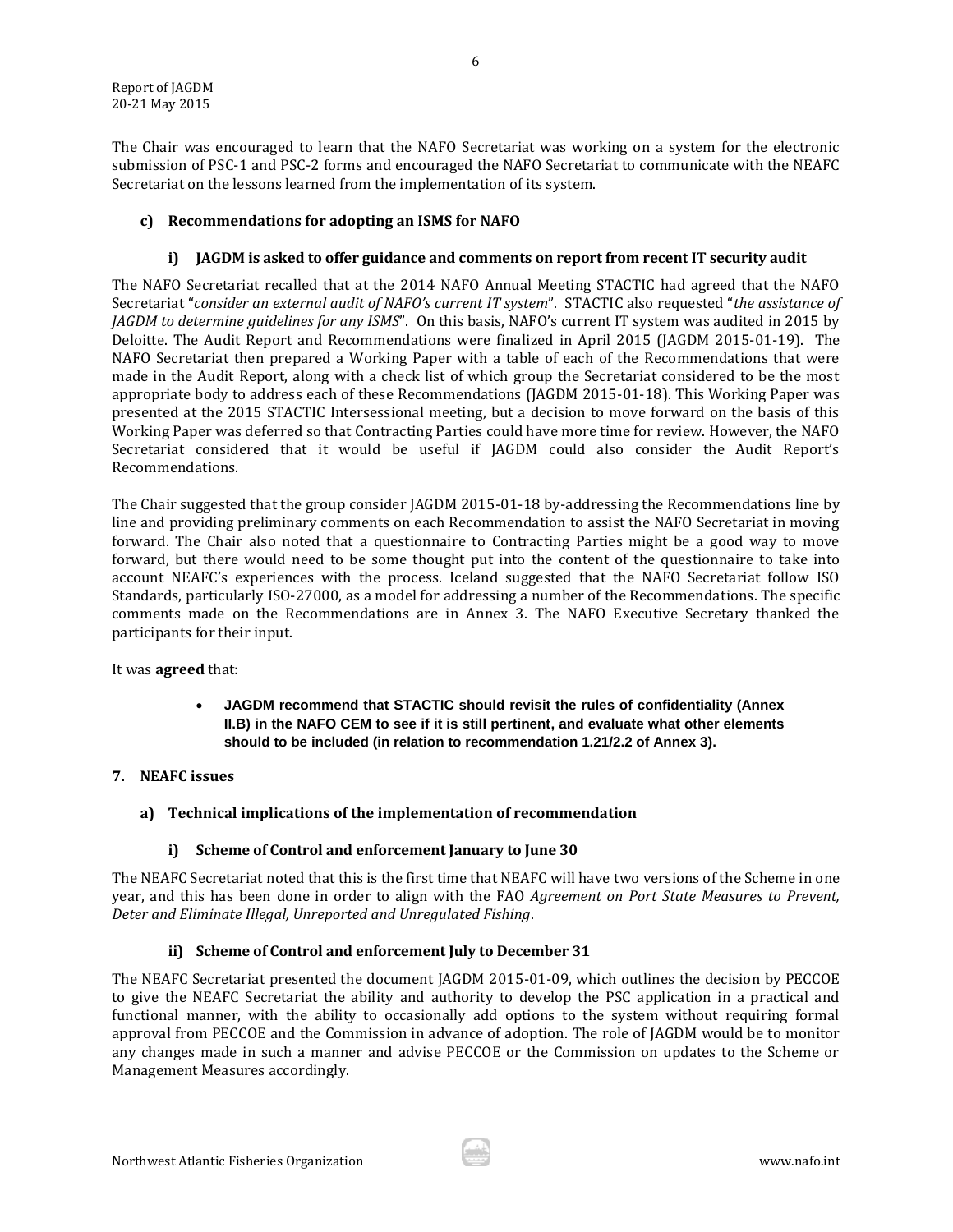The NEAFC Secretariat presented JAGDM 2015-01-08, which outlined a request from PECCOE to replace the existing Annex V species list with a reference to the full FAO 3-alpha code list (12,600 entries on the full list and 80 on the species list). The NEAFC Secretariat noted that one downfall of replacing the list would be that it would provide the opportunity to report a species that could not possibly be caught in the NEAFC Convention Area. It was noted that it is best to use standards where they are available, but that some historical data may need translation where new codes have been adopted.

It was **agreed** that:

- **JAGDM recommend to PECCOE that the best way forward would be to build upon Annex V, with the FAO 3-alpha codes where necessary, allowing the Secretariats to build on the list as needed by adding 3-alpha codes from the full FAO list.**
- **The NEAFC and NAFO Secretariats investigate the need for harmonization of species lists between the two organizations.**

The NEAFC Secretariat presented JAGDM 2015-01-15, which outlined the packaging codes used in the NEAFC Port State measures and requested advice on some of the code definitions. The NEAFC Secretariat noted that there may be a need for a new code for "tank", but that it might get covered under "bulk" and that this is being implemented on 01 July 2015, so advice prior to then would be ideal.

It was **agreed** that:

- **Contracting Parties would review their domestic packaging codes to determine if more codes are needed in the NEAFC list.**
- **Moving forward, NEAFC work with the list they have by 01 July 2015 and the list can be reviewed at a later date to determine if it is sufficient.**

The NEAFC Secretariat presented JAGDM 2015-01-21 regarding the EPSC testing with the Russian Federation. The system has been tested and there was a question regarding the transhipment location on the PSC-2 forms, and if multiple transhipments occur in one day, or the same catch is transhipped multiple times, which location to include. The group agreed that all transhipment locations should be recorded and that NEAFC would need to develop a method within the system to capture the information so that a catch can be traced back to the original fishing vessel; however the issue of whether to record all transhipment locations is more of an enforcement issue than a technical one and JAGDM may not be the appropriate body to address it.

It was **agreed** that:

 **JAGDM recommend to PECCOE that all transhipment locations should be recorded and that NEAFC would need to develop a method within the system to capture the information so that a catch can be traced back to the original fishing vessel.**

## **iii) Implementation of objections to recommendations**

<span id="page-7-0"></span>The NEAFC Secretariat reported that there have been only two objections, 1) the objection by the EU on daily catch reporting, and 2) the objection by the Russian Federation to the redfish measures.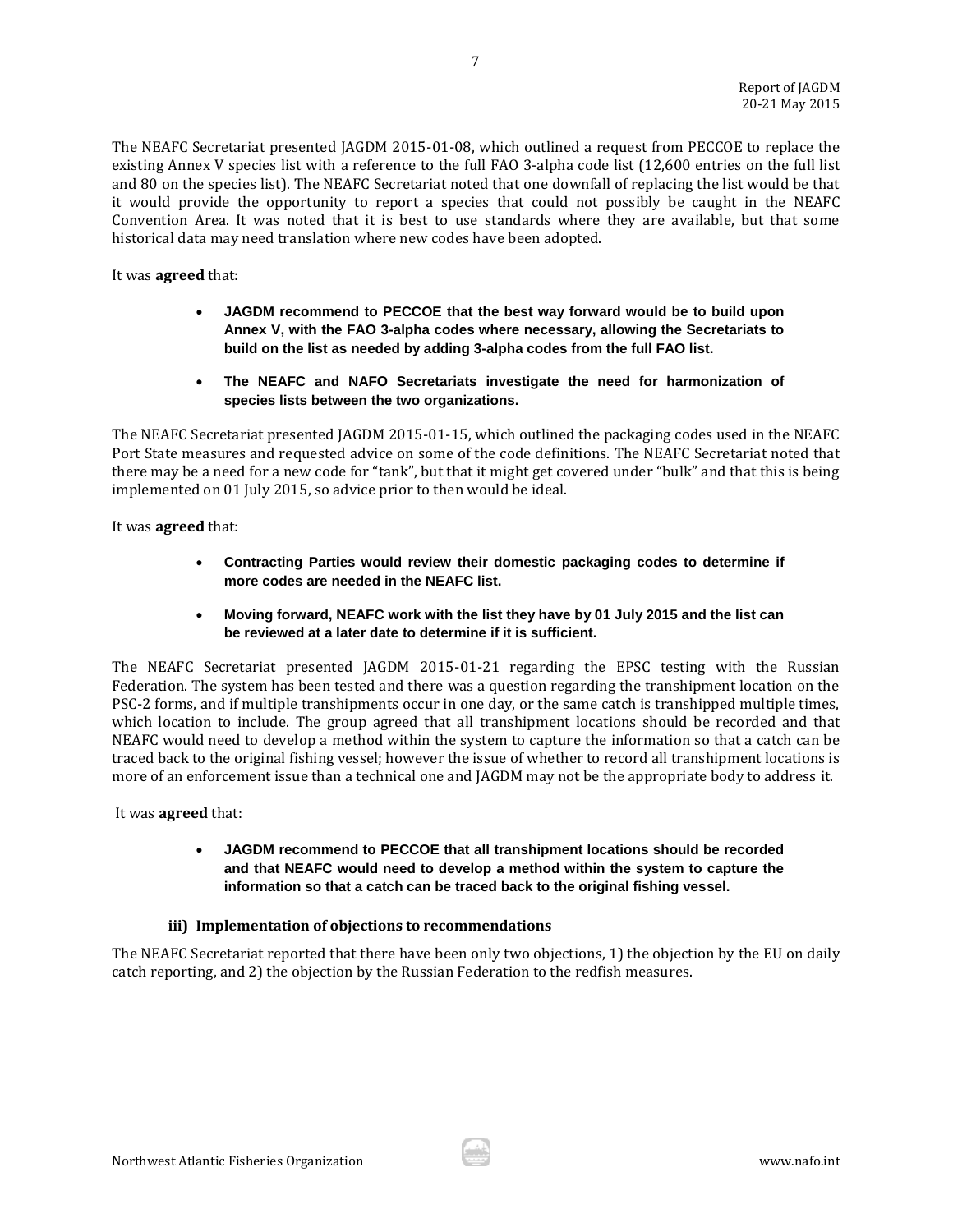## <span id="page-8-0"></span>**b) Issues raised by PECCOE**

## **i) ERS questionnaire results**

<span id="page-8-1"></span>The NEAFC Secretariat presented JAGDM 2015-01-10, which included the results of the ERS questionnaire. Participants noted that the questionnaire was very useful and it was useful to have this information.

#### **ii) ISL proposal on IMO Numbering**

<span id="page-8-2"></span>The Chair opened up discussions on document JAGDM 2015-01-11 and DFG provided a summary of the document. There was agreement within the group to include the IMO numbers for eligible vessels. The NAFO Secretariat explained that they have made IMO numbers mandatory for eligible vessels, but gave until 01 January 2016 to provide sufficient time for those vessels that currently do not have an IMO number to obtain one. The Chair noted that NEAFC could possibly follow NAFO and allow a period of time (possibly 2 years) before making IMO numbers mandatory. Norway noted that if the IMO number becomes mandatory in all NEAFC messaging, then there would need to be some additional consideration given to transhipment messages, which contain the details of two vessels.

For the TRA report it was suggested two separate NAF codes for IMO numbers, one for the vessel sending the report (IM as in all other reports) and one new field code for the IMO number of either the donor vessel or the receiving vessel. Only one code is needed for these two since there will never be more than one vessel and the Transfer to field code TT or the Transfer from field code TF will show if it is a receiver or a donor.

It was **agreed** that:

 **Norway would provide text to Iceland to add to the proposal (JAGDM 2015-01-11) to make a revision 1 of the document. This new version has to be uploaded to the JAGDM web page and forwarded to PECCOE by JAGDM.** 

## <span id="page-8-3"></span>**c) NEAFC Information Security Management System (ISMS)**

## **i) Upgrade to ISO 27001:2013 version (ISMS article 4, last paragraph)**

<span id="page-8-4"></span>At the last meeting of JAGDM, it was requested that Iceland and the NEAFC Secretariat provide information about the upgrade to the ISO 27001:2013 standards. Iceland shared their experiences with using the new standards and showed some specific examples from the standards on screen. It was noted that while the group saw the updated standards, there was no comparison of the differences between the old version and the new one.

It was **agreed** that:

#### **The NEAFC Secretariat would endeavour to complete a review of the changes between the old (ISO 27001:2005) and new (ISO 27001:2013) ISO standards in advance of the next JAGDM meeting.**

## **ii) The work of the Security systems administrators**

<span id="page-8-5"></span>The NEAFC Secretariat presented JAGDM 2015-01-07 and explained that the document was originally written for PECCOE to explain the ISMS, which is based on the ISO 270001 standard. There was no further discussion on this item.

## **iii) Information Security Incide**n**t Management (ISMS Article 13)**

<span id="page-8-6"></span>The NEAFC Secretariat presented JAGDM 2015-01-06 and noted that this is a first attempt at defining a 'security incident'. There was discussion on the definition of 'incident' versus 'event'. The Chair noted that these definitions are a critical starting point for all other mitigation strategies and that the definitions should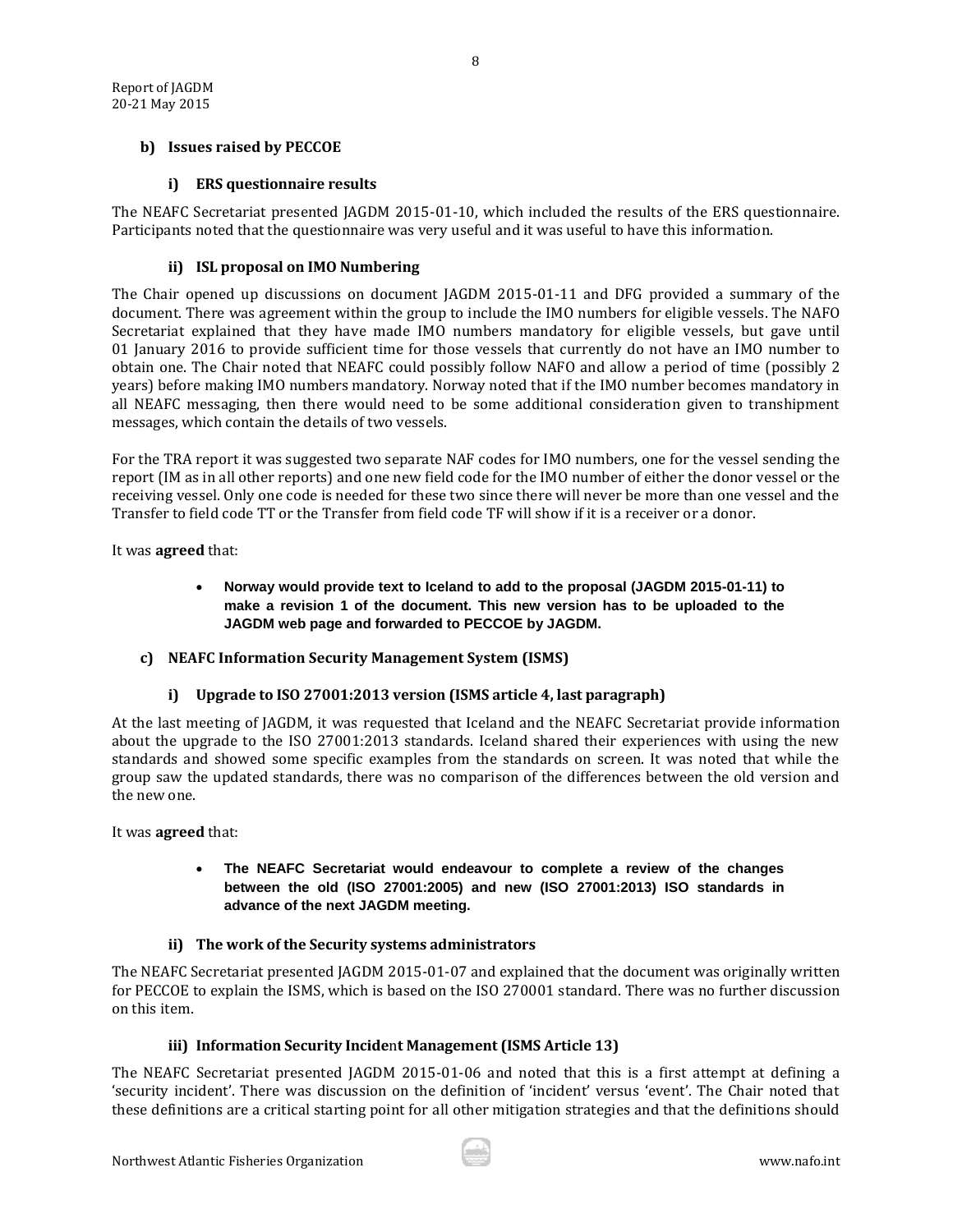be as robust and clear as possible. The NEAFC Secretariat provided updated changes to the definitions based on the discussions, but it was felt it required more reflection.

9

It was **agreed** that:

## **JAGDM Representatives will review the document (JAGDM 2015-01-06 Revised) and provide comments on the nuances of the definitions and provide some specific examples for events within 3-4 weeks.**

## **iv) Risk management (ISMS Article 3) status of the work**

<span id="page-9-0"></span>The NEAFC Secretariat reported that they have yet to make progress on the business case risk assessment of their data, and may require guidance on what the practical risks and consequences might be before they are able to move forward. The NEAFC Secretariat has a plan to move forward by the end of this year to assess some of the practical consequences of a breach of their data, but will not be undertaking their own technical risk assessment.

## **v) Annual Review of the NEAFC Inventory (ISMS Article 7.1)**

<span id="page-9-1"></span>The NEAFC Secretariat presented JAGDM 2015-01-14 and noted that under their ISMS, they are required to provide an update to JAGDM on an annual basis. The NEAFC Secretariat noted that though the ISMS was a long process to implement, now that it is in place it is really useful.

## <span id="page-9-2"></span>**d) Status of other NEAFC projects**

## **i) Vessel Transmitted Information (Vti) pilot project**

<span id="page-9-3"></span>The NEAFC Secretariat presented JAGDM 2015-01-17 while simultaneously walking participants through live examples of how the system works. The NEAFC Secretariat explained that this system will allow the FMCs to have access to the database, but data that isn't specific to their Contracting Party will be hidden. This will allow the FMCs to review their submissions and see if there were any rejected reports, and if so make the appropriate corrections and resubmit. The system maintains a record of all messages submitted or cancelled.

## **ii) Flux Transport Layer Testing**

<span id="page-9-4"></span>The NEAFC Secretariat noted that they are still trying to set up the connection with the Directorate-General for Maritime Affairs and Fisheries (DG MARE). The EU provided an explanation of the Flux Transportation Layer. The Chair thanked the EU for their explanation.

## <span id="page-9-5"></span>**8. Management of the North Atlantic Format (NAF)**

## <span id="page-9-6"></span>**a) Issue raised by NAF users**

There was nothing discussed under this Agenda Item.

## <span id="page-9-7"></span>**9. Management of the websites**

## <span id="page-9-8"></span>**a) NAFO and NEAFC – How to present JAGDM documents to users other than JAGDM participants**

The discussion revolved around access to JAGDM documents on the websites, and whether or not STACTIC and PECCOE members should have access. The Chair noted that it is best to remain transparent and that JAGDM should have a presence on both the NEAFC and NAFO websites. Participants agreed, but noted that if the documents are made available, they should have disclaimers on their use so that discussions at the meetings are not taken out of context. Under the Terms of Reference for JAGDM, there are 8 functions defined,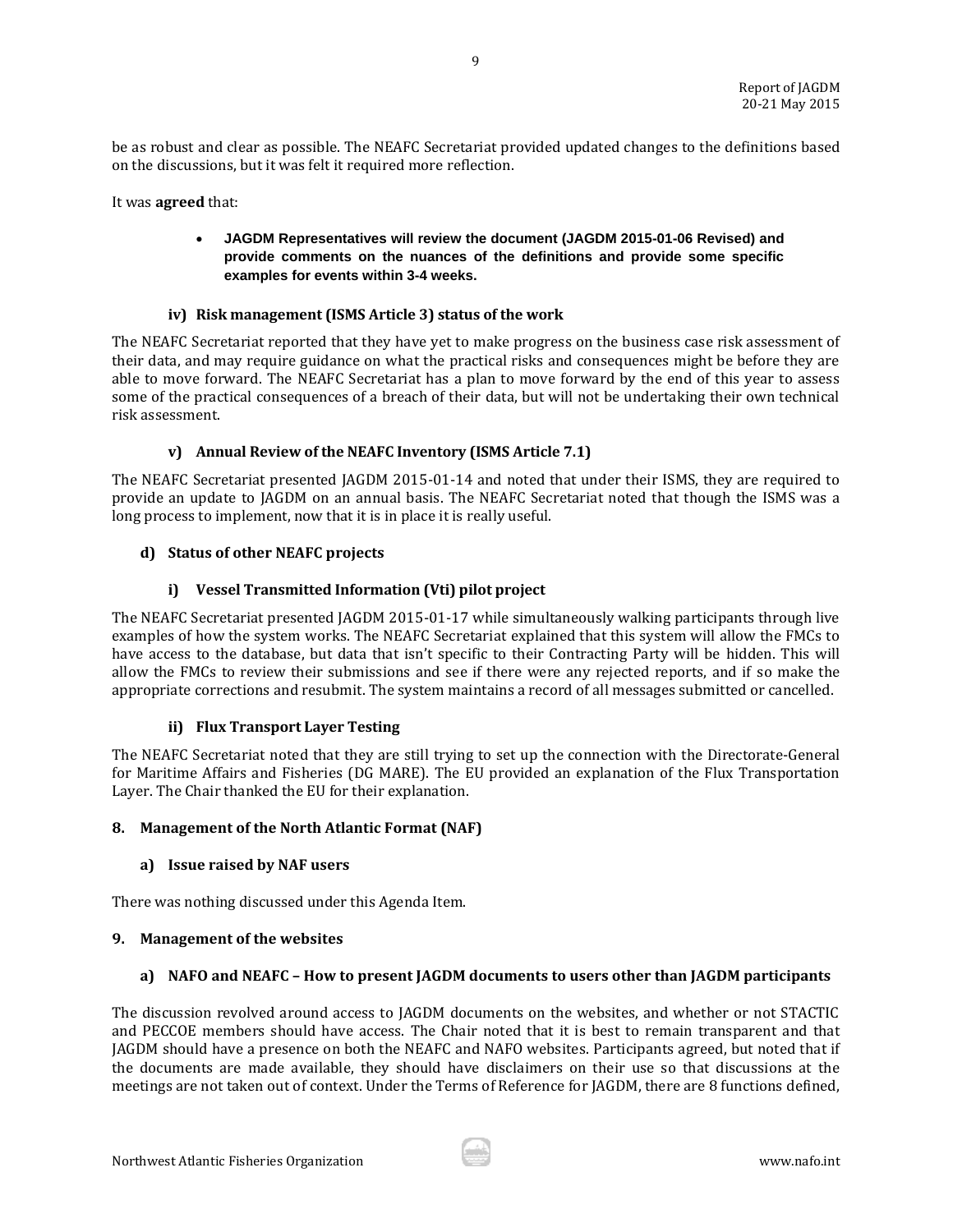and those should be made clear. The Chair encouraged participants to further reflect on where and how JAGDM should have a presence within the websites of NAFO and NEAFC.

It was **agreed** that:

## **JAGDM Representatives will reflect on where and how JAGDM should have a presence within the websites of NAFO and NEAFC.**

## <span id="page-10-0"></span>**b) JAGDM**

Contracting Parties noted that there is no automatic logout feature on the JAGDM website and that one should be established. Discussions were had regarding document availability, e.g. STACTIC working papers being available to JAGDM participants. The NAFO Secretariat noted that any pertinent documents to the JAGDM meetings are made into JAGDM documents, and any other relevant documents would be printed and made available at the meeting. The Chair suggested that a way forward might be to make all relevant documents available on the JAGDM website prior to the meeting, and following the meeting only keep the JAGDM documents on the website. The Chair encouraged Contracting Parties to consider other ways of moving forward. The NAFO Executive Secretary noted that NAFO is planning on updating the website in the next few years and welcomed suggestions.

It was **agreed** that:

- **The NEAFC Secretariat will add an automatic log out feature on the JAGDM website that would be initiated if users are idle for an extended period of time.**
- **Any relevant PECCOE or STACTIC Working Papers required for JAGDM deliberations will be made available on the website prior to meetings.**

## <span id="page-10-1"></span>**c) NAF**

The Chair noted that it had been recently posted that no changes be considered. Norway noted that the website states that is does not contain all of the possible codes, NAFO and NEAFC have new two letter codes and the website should be updated.

It was **agreed** that:

 **Contracting Parties will submit their active NAF codes to the NAFO Secretariat, who will update the website as necessary.**

## <span id="page-10-2"></span>**10. Any other business**

## <span id="page-10-3"></span>**a) Official Certificates – Signature algorithm and RSA key strength**

Norway provided JAGDM 2015-01-16 as a reference for the group and noted there have been problems with the implementation of the official certificate signature algorithm (SHA256) in 2013, and that they have created a "work around" as a short term solution, but it is still used. The NAFO Secretariat noted that they had a similar issue. Norway asked that the meeting participants review the links that are in the document, and that they please inform their Contracting Parties about the fact that Norway will remove the "work around" in the near future.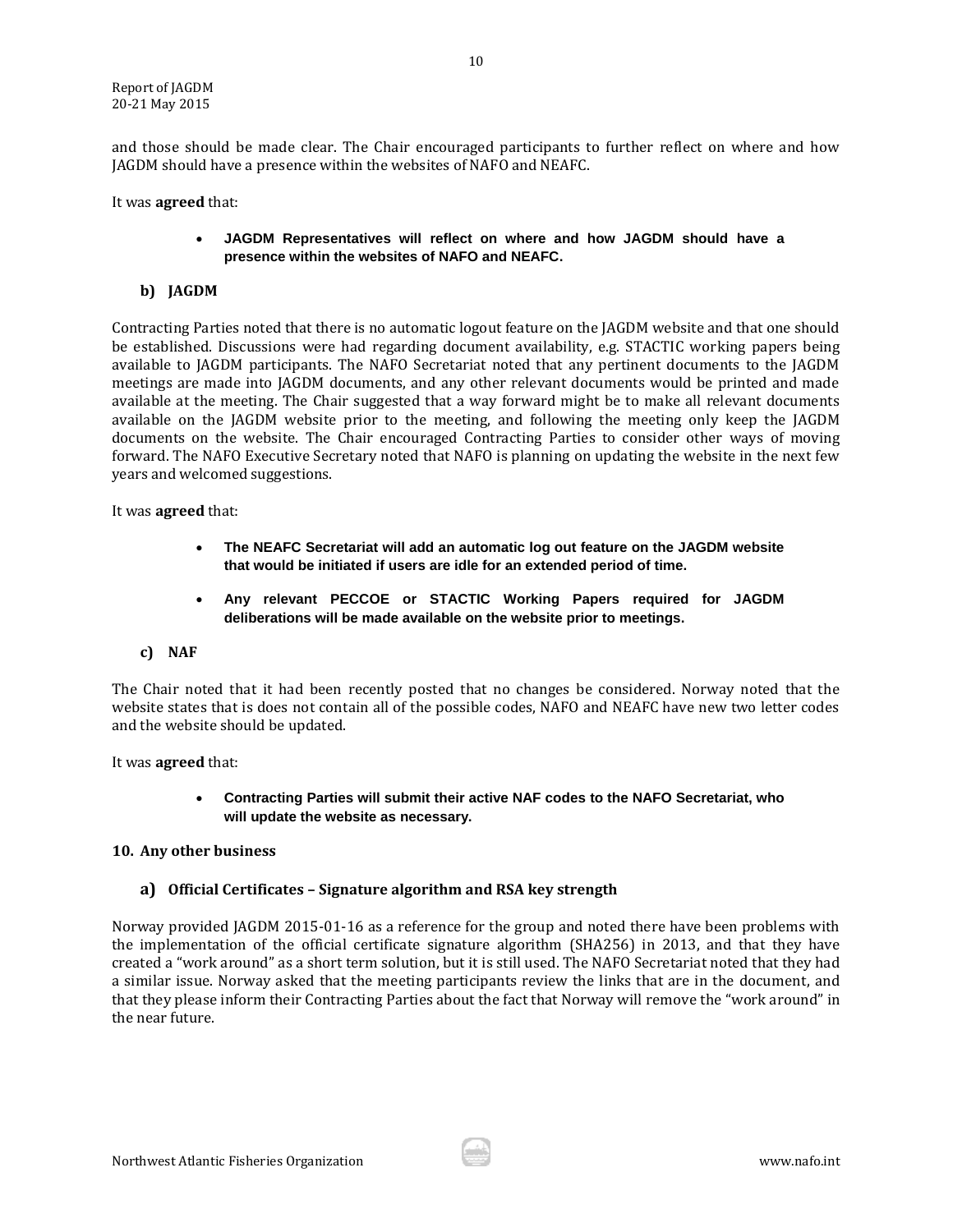## <span id="page-11-0"></span>**b) JAGDM Logo Proposal**

The NAFO Secretariat had drafted two possible logo designs for review. Participants made several comments on the possible designs.

11

It was **agreed** that:

## **The NAFO Secretariat would take all of the comments into account and develop further design proposals for the JAGDM participants to review.**

#### <span id="page-11-1"></span>**11. Report to the Annual Meetings**

The Chair noted the draft report will be distributed to participants for review before it is finalized. The final report will also be presented at both the NEAFC and NAFO Annual meetings.

#### <span id="page-11-2"></span>**12. Date and place of the next meeting**

The location of the next JAGDM meeting was tentatively set for the NEAFC Secretariat Headquarters in London, England. The time of the next meeting was tentatively set to follow the next STACTIC and PECCOE meetings, potential the early spring of 2016. It was noted that potential agenda items coming out of STACTIC and PECCOE be discussed between NEAFC, NAFO and the Chair shortly following those meetings. It was also noted that the timing of this meeting, occurring shortly after both the STACTIC and PECCOE meetings, created problems with the size and number of revisions to the agenda and contributed to the late availability of some of the documents.

#### <span id="page-11-3"></span>**13. Closure of the meeting**

The meeting was adjourned at 14:50 hrs on 21 May 2015. The Chair thanked the NAFO Secretariat for hosting the meeting and the meeting participants for a productive meeting.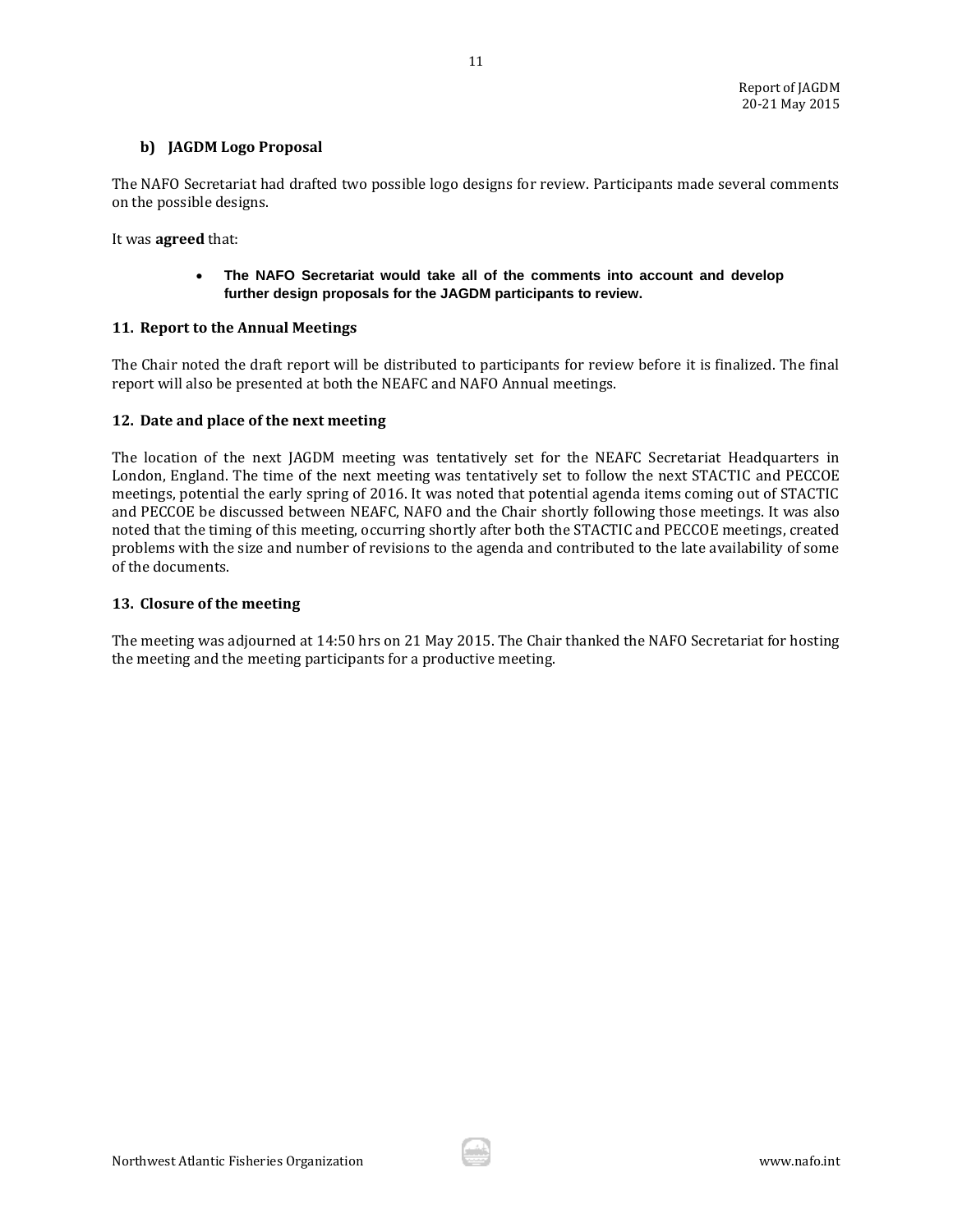## **Annex 1. Participant List**

12

#### **CANADA**

<span id="page-12-0"></span>Barbour, Natasha. Business and Technology Coordinator, VMS, Fisheries and Oceans Canada, Northwest Atlantic Fisheries Centre, 80 East White Hills, PO Box 5667, St John's, Newfoundland and Labrador A1C 5X1 Tel.: 709-772-5788, Fax : 709-772-5787, Email[: natasha.barbour@dfo-mpo.gc.ca](mailto:natasha.barbour@dfo-mpo.gc.ca)

Napier, Brent. Chief, Enforcement Programs, Conservation and Protection, Fisheries and Oceans Canada, 200 Kent Street, Ottawa, Ontario K1A 0E6 Tel.: (613) 998-9537, Fax: (613) 941-2718, Email: [brent.napier@dfo-mpo.gc.ca](mailto:brent.napier@dfo-mpo.gc.ca)

#### **EUROPEAN UNION**

Callewaert, Francky. Rue Joseph II, 79 Office 1/79, B-1050 Brussels, Belgium Tel.: +32 2 296 40 13, Email[: Francky.Callewaert@ec.europa.eu](mailto:Francky.Callewaert@ec.europa.eu)

#### **DENMARK (IN RESPECT OF THE FAROE ISLANDS AND GREENLAND)**

Rossing Lund, Mads. Special Advisor, Greenland Fisheries Licence Control Authority Tel.: +299 345373, Fax: +299 346360, Email[: marl@nanoq.gl](mailto:marl@nanoq.gl)

Gaardlykke, Meinhard. Adviser, Faroe Islands Fisheries Inspection, Yviri við Strond 3, P. O. Box 1238, FO-110 Torshavn, Faroe Islands Tel.: +298 311065 – Fax: +298 313981 – E-mail: meinhardg@vorn.fo

#### **ICELAND**

Sighvatsdóttir, Elín. Head of Department, Information Technology and Finance, Directorate of Fisheries , Dalshraun 1, 200 Hafnarfjörður, Iceland Tel.: +354 569 7900, 569 7944 – Email[: elin@fiskistofa.is](mailto:elin@fiskistofa.is)

#### **NORWAY**

Fasmer, Ellen E. Senior Adviser IT-Department, Directorate of Fisheries, Strandgaten 229, Postboks 185 Sentrum, 5804 Bergen, Norway Tel.: +47 974 29 681 –Fax: +47 55 23 80 90 – Email: [ellen.fasmer@fiskeridir.no](mailto:ellen.fasmer@fiskeridir.no)

#### **RUSSIAN FEDERATION**

Savchenko, Igor, Representative of the Federal Agency for Fisheries of the Russian Federation in Canada, 5885 Cunard Street, Apt. 1206, Halifax, NS, B3K 1E3 Tel: +1 902 999 1615 – Email[: is5@mail.ru](mailto:is5@mail.ru)

#### **NAFO SECRETARIAT**

NAFO, 2 Morris Drive, Suite 100, Dartmouth, Nova Scotia, Tel.: +1 902 468-5590 Kingston, Fred. Executive Secretary, Email[: fkingston@nafo.int](mailto:fkingston@nafo.int) Aker, Jana. Fisheries Information Administrator, Email[: jaker@nafo.int](mailto:jaker@nafo.int) Federizon, Ricardo. Senior Fisheries Commission Coordinator, Email: [rfederizon@nafo.int](mailto:rfederizon@nafo.int) Harley, Mark. Database Manager, Email[: mharley@nafo.int](mailto:mharley@nafo.int) Kendall, Matthew. IT Manager, Email[: mkendall@nafo.int](mailto:mkendall@nafo.int)

#### **NEAFC SECRETARIAT**

NAFO, 22 Berners Street, London W1T 3DY, Tel.: + 44 (0) 20 7631 0016 Lewsley, Rachel. IT & Web Production Officer, Email[: rachel@neafc.org](mailto:rachel@neafc.org)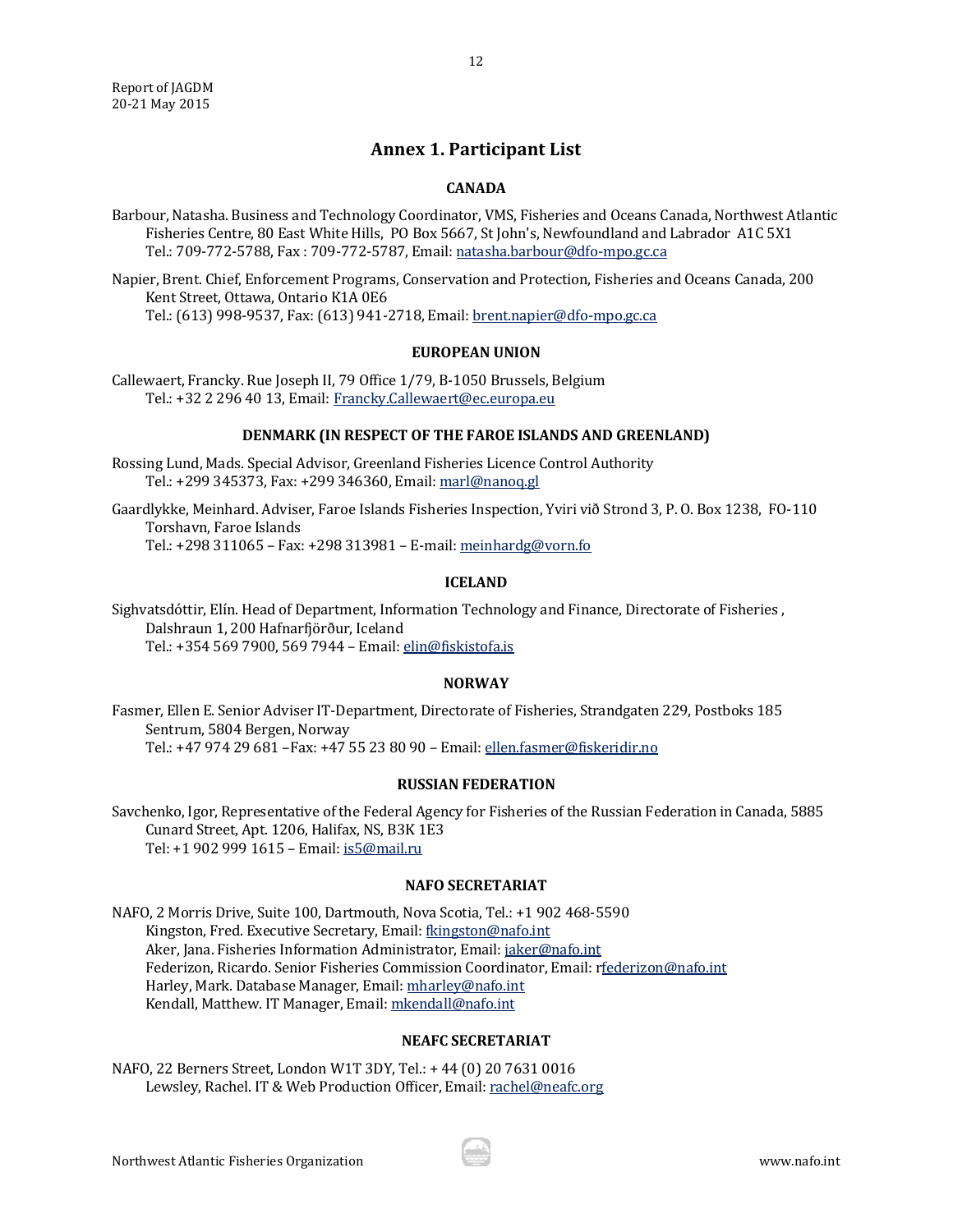# **Annex 2. Agenda**

- <span id="page-13-0"></span>1. Opening of the meeting
- 2. Appointment of the rapporteur
- 3. Discussion and adoption of the Agenda
- 4. Election of the Chair and Vice-Chair
- 5. Data Exchange statistics
	- a. NAFO
	- b. NEAFC
- 6. NAFO issues
	- a. Technical implications of the implementation of recommendations
		- i. In the 2015 NAFO CEM, new data element *Targeted species and Area* (TA) was introduced in the Authorization report (AUT), replacing the data element *Directed Species (DS)*
	- b. Issues raised by STACTIC
		- i. Data Sharing Between NAFO and NEAFC
		- ii. JAGDM is asked to look at the Annexes of the NCEM and make some clarifications
		- iii. Any new issues raised at May 2015 STACTIC meeting
	- c. Recommendations for adopting an ISMS for NAFO
		- i. JAGDM is asked to offer guidance and comments on report from recent IT security audit
- 7. NEAFC issues
	- a. Technical implications of the implementation of recommendation
		- i. Scheme of Control and enforcement January to June 30
		- ii. Scheme of Control and enforcement July to December 31
		- iii. Implementation of objections to recommendations
	- b. Issues raised by PECCOE
		- i. ERS questionnaire results
		- ii. ISL proposal on IMO numbering
	- c. NEAFC Information Security Management System (ISMS)
		- i. Upgrade to ISO 27001:2013 version (ISMS article 4 last paragraph)
		- ii. The work of the Security systems administrators
		- iii. Information Security Incident Management ( ISMS article 13)
		- iv. Risk management ( ISMS article 3) status of the work
		- v. Annual Review of the NEAFC Inventory ( ISMS article 7.1)
	- d. Status of other NEAFC projects
		- i. Vessel Transmitted Information (Vti) pilot project
		- ii. Flux Transport Layer Testing
- 8. Management of the North Atlantic Format
	- a. Issues raised by NAF users
- 9. Management of the websites
	- a. NAFO and NEAFC How to present JAGDM documents to users other than JAGDM participants
	- b. JAGDM
	- c. NAF
- 10. Any other business
	- a. Official Certificates Signature algorithm and RSA key strength
	- b. JAGDM Logo Proposal
- 11. Report to the Annual Meetings
- 12. Date and place of the next meeting
- 13. Closure of the meeting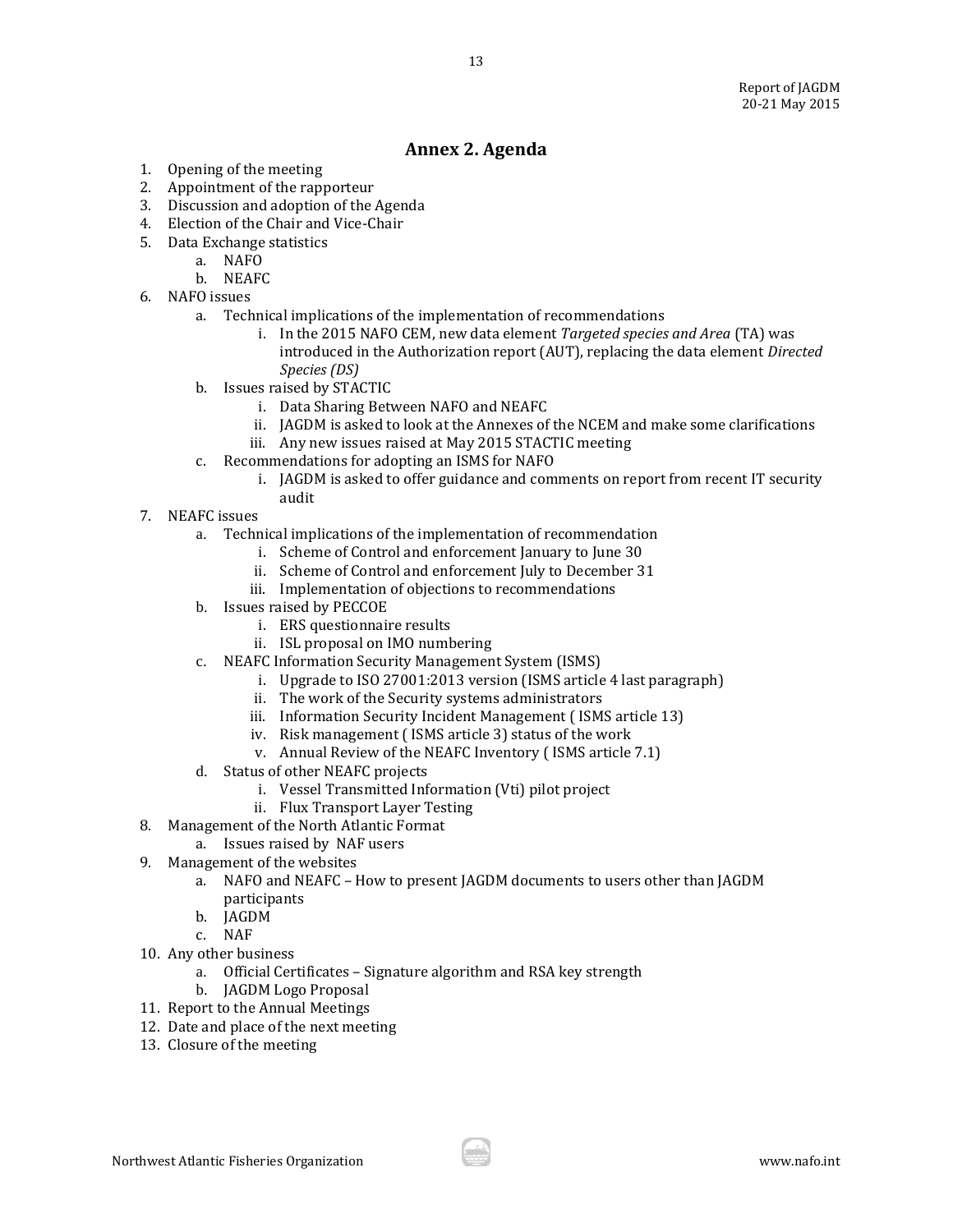Report of JAGDM 20-21 May 2015

# **Annex 3. NAFO IT Security Audit Recommendations**

The Recommendations resulting from the NAFO IT Infrastructure Security Assessment conducted by Deloitte. The comments provided by the JAGDM participants are noted below the recommendation in green text. Any specific recommendations noted during the discussion are also included in the body of the report.

<span id="page-14-0"></span>

| Ref# | Recommendation                                                                                                                                                                                                                                                                                                                                                                                                                                                                                                                                                                                                                                                                                                                       | <b>STACTIC</b> | Secretariat  | & Host Country<br>Sect. |
|------|--------------------------------------------------------------------------------------------------------------------------------------------------------------------------------------------------------------------------------------------------------------------------------------------------------------------------------------------------------------------------------------------------------------------------------------------------------------------------------------------------------------------------------------------------------------------------------------------------------------------------------------------------------------------------------------------------------------------------------------|----------------|--------------|-------------------------|
| 1.1  | Member countries should establish a period of time that is a tolerable period for NAFO to recover systems and data, and return to<br>normal operations. Depending on that tolerance, the appropriate infrastructure should be established to allow NAFO to recover from a<br>disaster in an acceptable time-frame.<br>The NAFO Secretariat highlighted the importance of this Recommendation and needed input from Contracting Parties on an<br>$\bullet$<br>acceptable time-frame. It was noted that this would be a good item to include in a questionnaire with some options for<br>timeframes, but that some work, such as data classification and potential costs, would need to be done prior to sending the<br>questionnaire. | ✓              |              |                         |
| 1.2  | NAFO should establish an Acceptable Use Policy, which should be updated annually, after which all employees are required to sign.<br>The NAFO Secretariat noted that this can be handled internally, and participants noted that the NAFO Secretariat should look<br>to the ISO Standards and ISMS Controls as guidelines when developing the Acceptable Use Policy. The NEAFC Secretariat asked<br>to see the Policy once it was developed.                                                                                                                                                                                                                                                                                         |                | ✓            |                         |
| 1.3  | NAFO should consider expressing to VISMA the need to perform a background check on individuals prior to hiring.<br>The NAFO Secretariat noted that this has already been completed.<br>$\bullet$                                                                                                                                                                                                                                                                                                                                                                                                                                                                                                                                     |                | $\checkmark$ |                         |
| 1.4  | All portable devices, including laptops, should encrypt data for storage.<br>The NAFO Secretariat noted that this is not currently done, and first they would have to write a policy on device encryption,<br>and then implement the policy. The Chair noted that there is a lot of information sharing done at international meetings and an<br>encryption policy would be useful.                                                                                                                                                                                                                                                                                                                                                  |                | $\checkmark$ |                         |
| 1.5  | Although the risk of loss or theft is inherent with the use of portable devices, policies should be developed to explicitly state the<br>precautions that individuals are expected to follow. This could be incorporated in an Acceptable Use Policy.<br>The NAFO Secretariat noted that they would need to develop the policy.<br>$\bullet$                                                                                                                                                                                                                                                                                                                                                                                         |                | ✓            |                         |
| 1.6  | NAFO should develop a BYOD (bring your own device) policy to address if, how and when it is acceptable to access any corporate<br>information assets using personal devices.<br>The NAFO Secretariat noted that they would need to develop the policy.<br>$\bullet$                                                                                                                                                                                                                                                                                                                                                                                                                                                                  |                | $\checkmark$ |                         |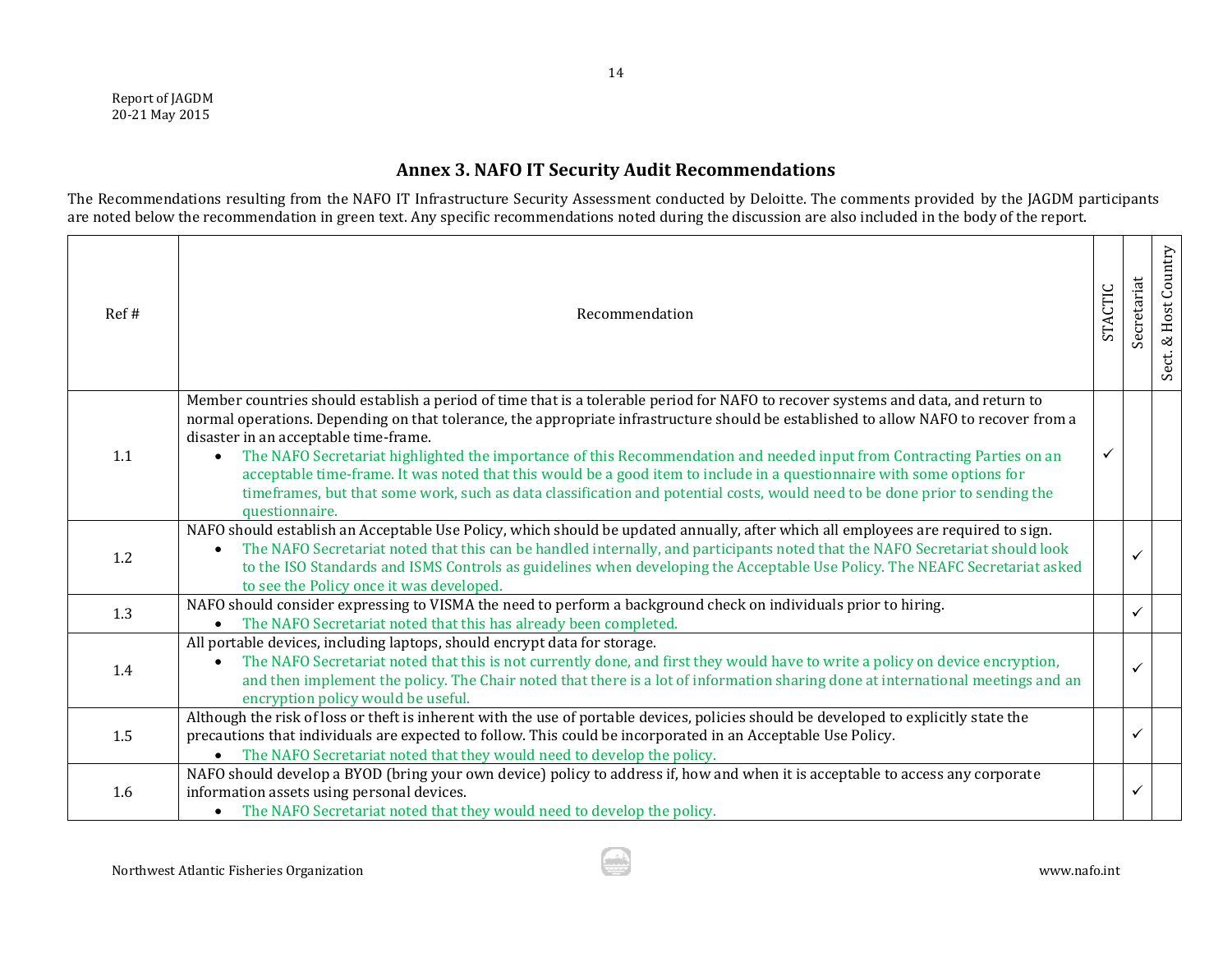Report of JAGDM 20-21 May 2015

| Ref#                       | Recommendation                                                                                                                                                                                                                                                                                                                                                                                                                                                                                                                                                                                                                                             | STACTIC | Secretariat | Sect. & Host Country |
|----------------------------|------------------------------------------------------------------------------------------------------------------------------------------------------------------------------------------------------------------------------------------------------------------------------------------------------------------------------------------------------------------------------------------------------------------------------------------------------------------------------------------------------------------------------------------------------------------------------------------------------------------------------------------------------------|---------|-------------|----------------------|
| 1.7 / 1.13/<br>1.15 / 1.22 | NAFO should consider implementing a Security Information and Event Monitoring (SIEM) system that would either prevent, or detect<br>and warn of the presence of installed malware.<br>The NAFO Secretariat noted that they did not think this was needed, and that it would be very expensive to implement and<br>may require training. The Chair noted that it would be good to provide Contracting Parties with the potential costs for<br>reference.                                                                                                                                                                                                    |         |             |                      |
| 1.8 / 2.9                  | Maintain NAFO servers in a room with a door made from materials difficult to breach, such as metal. The door lock should be set up so<br>that it is always locked from the outside and it should have a mechanism that forces the door closed.<br>The NAFO Secretariat noted that this is dealing with physical security of the in-house server. The NAFO Executive Secretary<br>$\bullet$<br>noted that they have been working with the Host Country on some possible short and long-term solutions. The Chair suggested<br>that the NAFO Secretariat look into alternatives and the costs associated, such as the possibility of outsourcing the server. |         |             | $\checkmark$         |
| 1.9 / 2.12                 | NAFO should consider encryption of backup media, as well as any portable storage media used. In addition, the weekly backup tape<br>should be kept in a more secure location, such as the safe deposit box. Another alternative may be to make arrangements with an<br>appropriate Canadian member country entity to use one of its secure locations that it uses for a similar purpose.                                                                                                                                                                                                                                                                   |         | ✓           |                      |
| 1.10                       | NAFO should validate with the Government of Canada that the cleaners assigned to NAFO offices have had background checks<br>performed. NAFO should consider requesting that cleaners wear identification issued by the Government of Canada.<br>The NAFO Secretariat explained that this was out of their control because the Host Country is responsible for staffing the<br>cleaners. However, the Secretariat understands that the cleaners are security-checked by Canada.                                                                                                                                                                             |         |             | $\checkmark$         |
| 1.11 / 2.7                 | Best practice for password change is every 90 days, at a minimum.<br>The NAFO Secretariat explained that the current practice is to change passwords on an annual basis. The group noted that it<br>was important to identify which information is more sensitive and would require a more frequent password change.                                                                                                                                                                                                                                                                                                                                       |         |             |                      |
| 1.12                       | A tool that implements data loss prevention could be considered as a means to ensure that even authorized users of data assets are<br>performing only authorized actions with such assets.<br>• The NAFO Secretariat noted that this recommendation might not be practical.                                                                                                                                                                                                                                                                                                                                                                                |         | ✓           |                      |
| 1.14                       | NAFO should conduct an impact assessment that includes all critical system components. This may be an initial step in the development<br>of a full Business Continuity Plan, but as a stand-alone exercise should result in the identification of any requirements for redundant<br>components.<br>The NAFO Secretariat noted that this is an important recommendation, however they are unsure of the costs and resources<br>that would be needed to complete the assessment.                                                                                                                                                                             |         | ✓           |                      |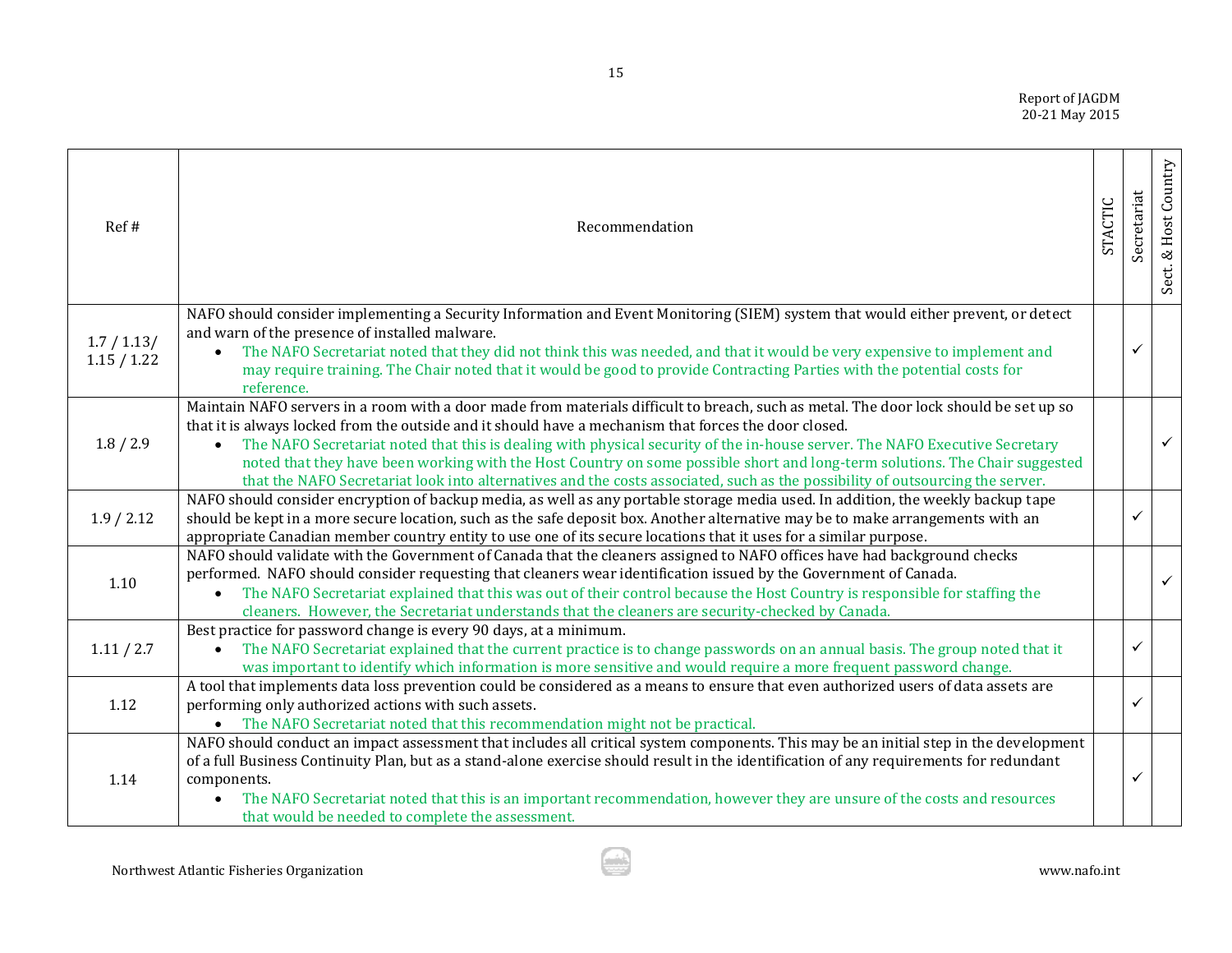Report of JAGDM 20-21 May 2015

| Ref#       | Recommendation                                                                                                                                                                                                                                                                                                                                                                                                                                                                                                                                                                                                                                                                                        | STACTIC      | Secretariat  | Sect. & Host Country |
|------------|-------------------------------------------------------------------------------------------------------------------------------------------------------------------------------------------------------------------------------------------------------------------------------------------------------------------------------------------------------------------------------------------------------------------------------------------------------------------------------------------------------------------------------------------------------------------------------------------------------------------------------------------------------------------------------------------------------|--------------|--------------|----------------------|
| 1.16       | NAFO should consider performing a background check on individuals prior to hiring.<br>The NAFO Secretariat noted that this could easily be implemented and they are looking into it.                                                                                                                                                                                                                                                                                                                                                                                                                                                                                                                  |              | ✓            |                      |
| 1.17       | NAFO should consider the use of dual firewalls to create a DMZ for internet traffic visiting NAFO hosted web sites.<br>The NAFO Secretariat noted discussions on this recommendation might be better suited for STACTIC.<br>$\bullet$                                                                                                                                                                                                                                                                                                                                                                                                                                                                 |              | $\checkmark$ |                      |
| 1.18       | Member countries should advise NAFO on whether the potential for disclosure of email to the US Department of Homeland Security is<br>an issue. If so, NAFO should identify an acceptable alternative.                                                                                                                                                                                                                                                                                                                                                                                                                                                                                                 | $\checkmark$ |              |                      |
| 1.19       | Logical access to any mechanism that identifies an individual for the purpose of acting on behalf of NAFO should be controlled in a<br>manner that restricts access to only those authorized to have such access and prevents all other access.                                                                                                                                                                                                                                                                                                                                                                                                                                                       |              | ✓            |                      |
| 1.20       | A policy and procedure should be developed to provide the appropriate direction, guidance and expectations for the management and<br>resolution of information security incidents. Timely resolution is essential to minimize exposure.<br>The NAFO Secretariat noted that a policy would need to be developed.                                                                                                                                                                                                                                                                                                                                                                                       |              | ✓            |                      |
| 1.21 / 2.2 | Member countries should agree on a process that ensures access requirements are appropriate.<br>The NAFO Secretariat noted that they would have to classify the data prior to determining access rights, and this needs to be<br>done in conjunction with Contracting Parties, possibly including the questionnaire approach. It was noted that in the NAFO<br>CEM, some of the information has a classification associated with it, and that it would be a good starting point to look at the<br>classification levels within the NAFO CEM.<br>STACTIC to revisit the confidentiality in the annexes of the NAFO CEM to see if it is still pertinent and what other elements<br>need to be included. | ✓            |              |                      |
| 1.23       | NAFO should raise awareness through periodically providing information, such as through training sessions, aimed at making the staff<br>more aware of the value of the assets they safeguard, both physical and data, and an appropriate level of wariness to maintain in order<br>to effectively guard those assets.<br>• The NAFO Secretariat noted that they could accomplish this by sending out general reminders to staff.                                                                                                                                                                                                                                                                      |              | ✓            |                      |
| 2.1        | Member countries should agree on a process that ensures changes in access requirements are reflected in a timely manner. The process<br>should be enforced by policy and should explicitly describe the responsibilities of each party involved in the process.<br>The NAFO Secretariat noted that they are currently operating in this manner, but a policy would need to be developed to<br>$\bullet$<br>document it.                                                                                                                                                                                                                                                                               |              | ✓            |                      |
| 2.3        | This recommendation relies on providing NAFO IT with clear direction on the information that can be included on the general member<br>country site. There may be no need to maintain any password control if none of the information is of sufficient sensitivity to require                                                                                                                                                                                                                                                                                                                                                                                                                          | $\checkmark$ |              |                      |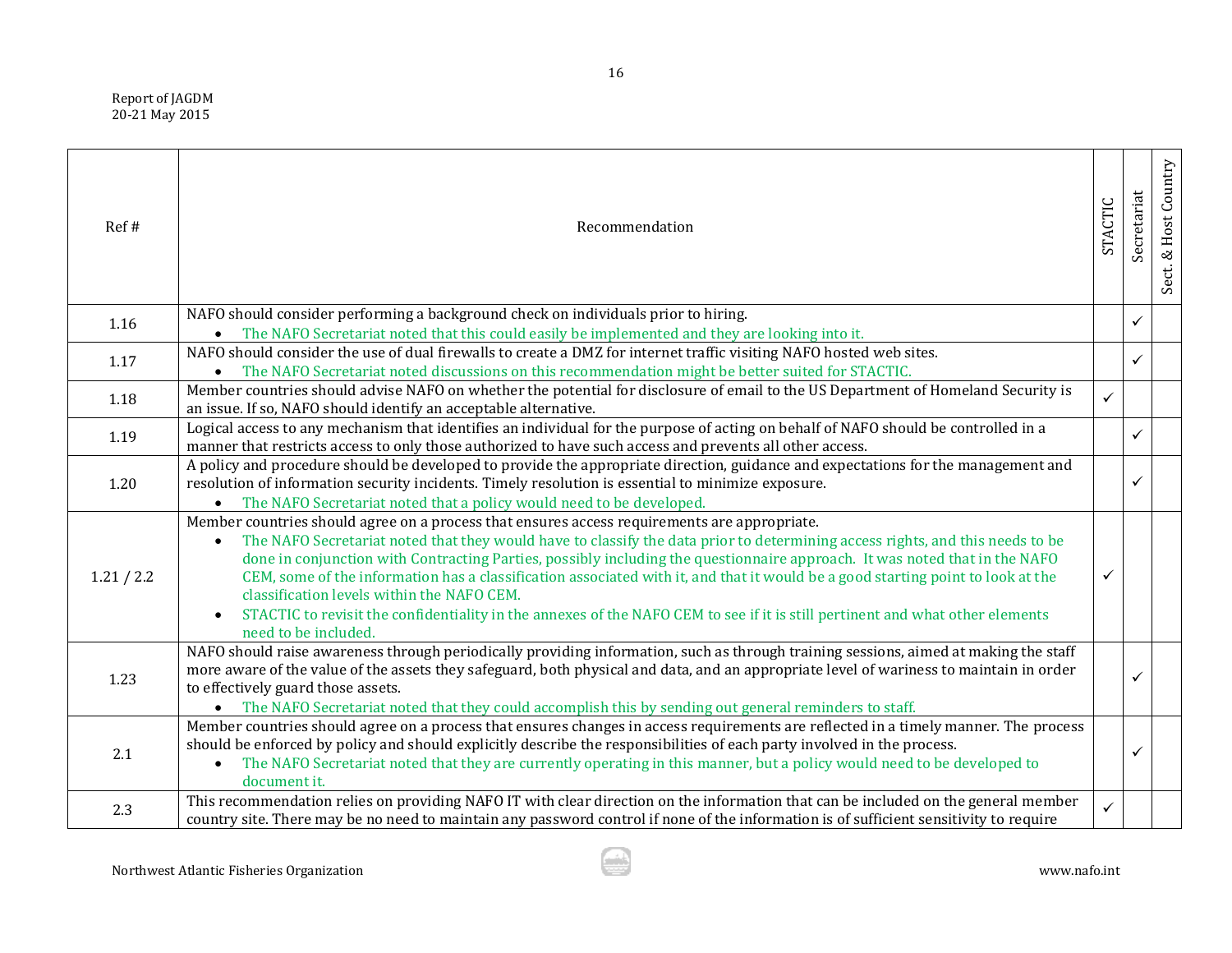Report of JAGDM 20-21 May 2015

| Ref# | Recommendation                                                                                                                                                                                                                                                                                                                                                                                                                                                                                                                                                                                                 | STACTIC | Secretariat | Host Country<br>Sect. & I |
|------|----------------------------------------------------------------------------------------------------------------------------------------------------------------------------------------------------------------------------------------------------------------------------------------------------------------------------------------------------------------------------------------------------------------------------------------------------------------------------------------------------------------------------------------------------------------------------------------------------------------|---------|-------------|---------------------------|
|      | protection. If, however, member countries decide that the information on the general members tab is sufficiently sensitive to require<br>protection from the general public, then they should also agree on a means to provision individual user accounts and strengthen<br>password protection.<br>The NAFO Secretariat explained that this recommendation relates to the NAFO Members website. Canada noted that if<br>$\bullet$<br>documents require a username and password to access, there should be disclaimers on the documents noting their level of<br>security, there was agreement on this.        |         |             |                           |
| 2.4  | Member countries should establish an acceptable frequency for review of user accounts at all levels and monitor to see that such<br>reviews have been performed and were effective (i.e. changes, if identified, were actioned).<br>The NAFO Secretariat noted that this could be accomplished by requiring users to confirm their access on a yearly basis. It was<br>$\bullet$<br>also noted that another possible solution could be to deny access after a certain period of inactivity of the account.                                                                                                     |         |             |                           |
| 2.5  | Member countries should agree on a data classification. Based on the classification, the data access needs for each job, or class of jobs,<br>should be determined and used for provisioning access.<br>The NAFO Secretariat highlighted the importance of this recommendation. Many of the other recommendations rely on having<br>the data classified in order to implement. The Chair agreed and noted to take guidance from the NAFO CEM as previously<br>discussed.                                                                                                                                       |         |             |                           |
| 2.6  | Manual review of logs can be ineffective as logs can be sizeable and tend not to be user friendly. NAFO should consider implementing a<br>Security Information and Event Monitoring (SIEM) system.<br>• The NAFO Secretariat noted that this was a low priority.                                                                                                                                                                                                                                                                                                                                               |         | ✓           |                           |
| 2.8  | Member countries should establish the appropriate security configuration for NAFO IT to implement. Any proposed changes should be<br>agreed by member countries following current processes to accomplish such agreement.<br>The NAFO Secretariat noted that this is an important recommendation, however, a lot of work is needed before it can be<br>$\bullet$<br>addressed, e.g. data classification. All Contracting Parties would have to agree on the final classification. The NEAFC Secretariat<br>noted that they are still awaiting responses from Contracting Parties on their data classification. |         |             |                           |
| 2.10 | NAFO should consider implementing a system that monitors the environment inside the room where servers are maintained and send<br>alerts for such environmental hazards as flooding, heat and humidity.<br>The NAFO Secretariat noted that this recommendation should be addressed following the resolution of the current server<br>room situation. If an environment monitor is set up for the current server room, it would be setting off regular alerts because<br>the current environment is suboptimal.                                                                                                 |         |             | $\checkmark$              |